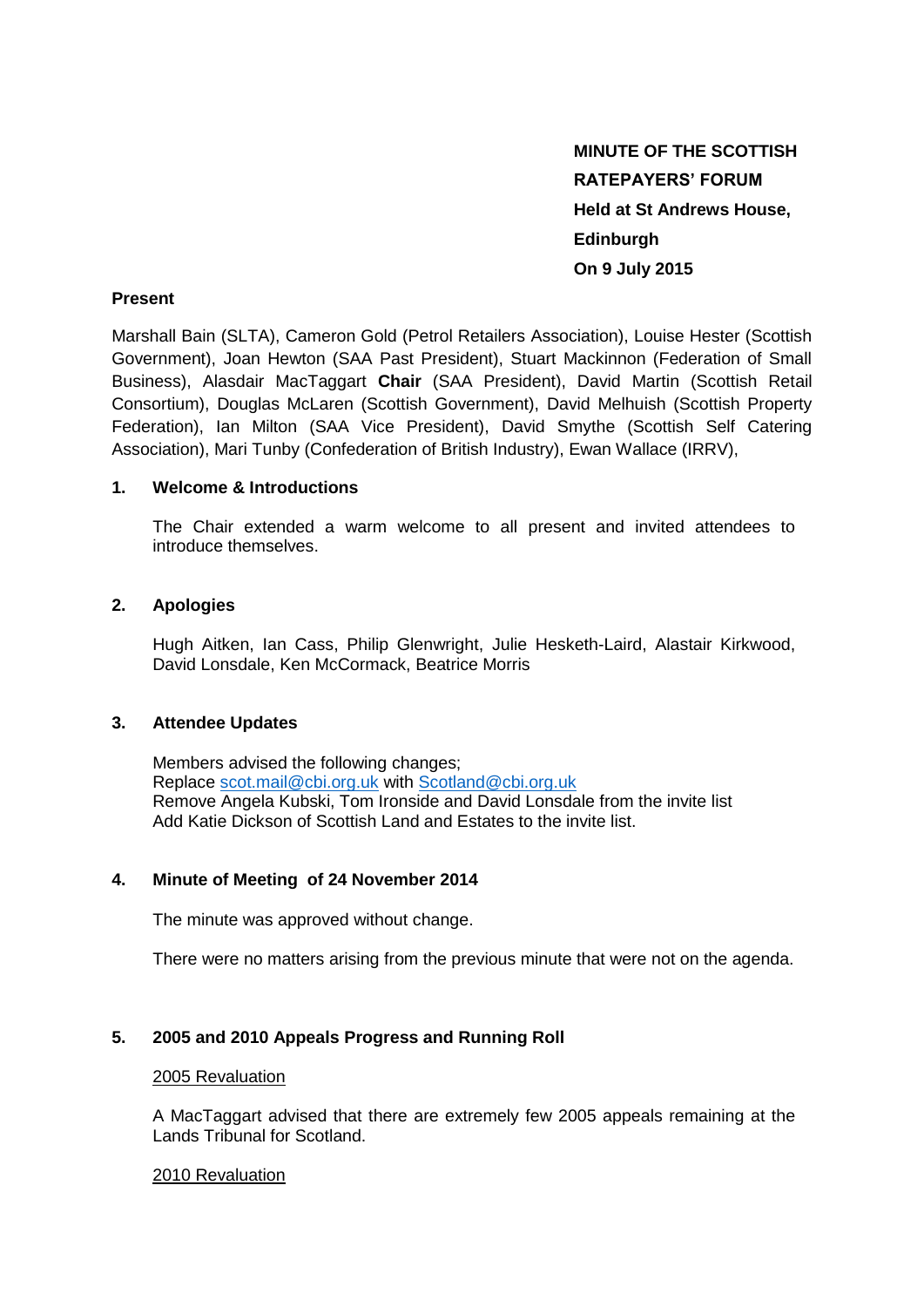He further advised that the number of appeals outstanding at the Lands Tribunal are reducing with Scottish Water, Scottish Gas, Canals and Healthcare properties all resolved since the last meeting. The bulk of subjects outstanding relate to mobile and fixed line Telecommunications. Discussions continue slowly with other outstanding categories.

#### Stated Cases

There was a brief discussion about the Micro Hydro appeals which were heard by the Tayside Valuation Appeal Committee some 18 months ago and the draft stated case which is progressing through representations and observations. It was thought unfortunate that this case had not been referred to the Lands Tribunal as probably the more appropriate body to hear such a lengthy case.

#### Appeal volumes and issues

A MacTaggart advised that appeals workload is relatively low at the present time due to the time since the last revaluation and the 2 years to the next revaluation. There are no major issues being raised.

## **6. 2017 Revaluation**

A preparation timetable had been circulated at the last meeting which gave an outline of when it is anticipated that the SAA would be issuing questionnaires, when analysis would commence, when practice notes would be produced and when valuations are aimed to commence and conclude.

Mention was made that self-catering questionnaires are currently being issued and D Smythe confirmed that his members are receiving them. A MacTaggart emphasised the need for questionnaires to be completed and returned to Assessors as soon as practicable. In addition to the general information about the operation of the business the necessity to return accurate rental information was emphasised.

Some members including D Melhuish and D Smythe mentioned that they had a notification on their organisations' websites advising the need to return information to assessors, this was welcomed.

D Melhuish also stated that he had a link on the Scottish Property Federation website to the SAA spokesperson details. Some members considered that this could be helpful.

C Gold, Petrol Retailers Association, stated that he would advise his members to return whatever rental information they have for their petrol stations.

Attendees discussed the planned timetable and gave views on what information would assists them and when they would prefer the 2017 Rateable Values to be notified to them. Members generally considered that it would assist ratepayers to know the new Rateable Values as soon as possible, even if the rate poundage and reliefs etc. were still unknown. A request was made for notification of the total Scottish RV before and after revaluation to be available with the publication of the draft Rateable Values. In response to a question from D Melhuish, D McLaren advised that the Scottish Government would consult next year on whether it was considered appropriate to have a TR scheme. Members were generally unsure about the need for a transitional relief scheme.

S Mackinnon, Federation of Small Business reiterated his view that the SAA should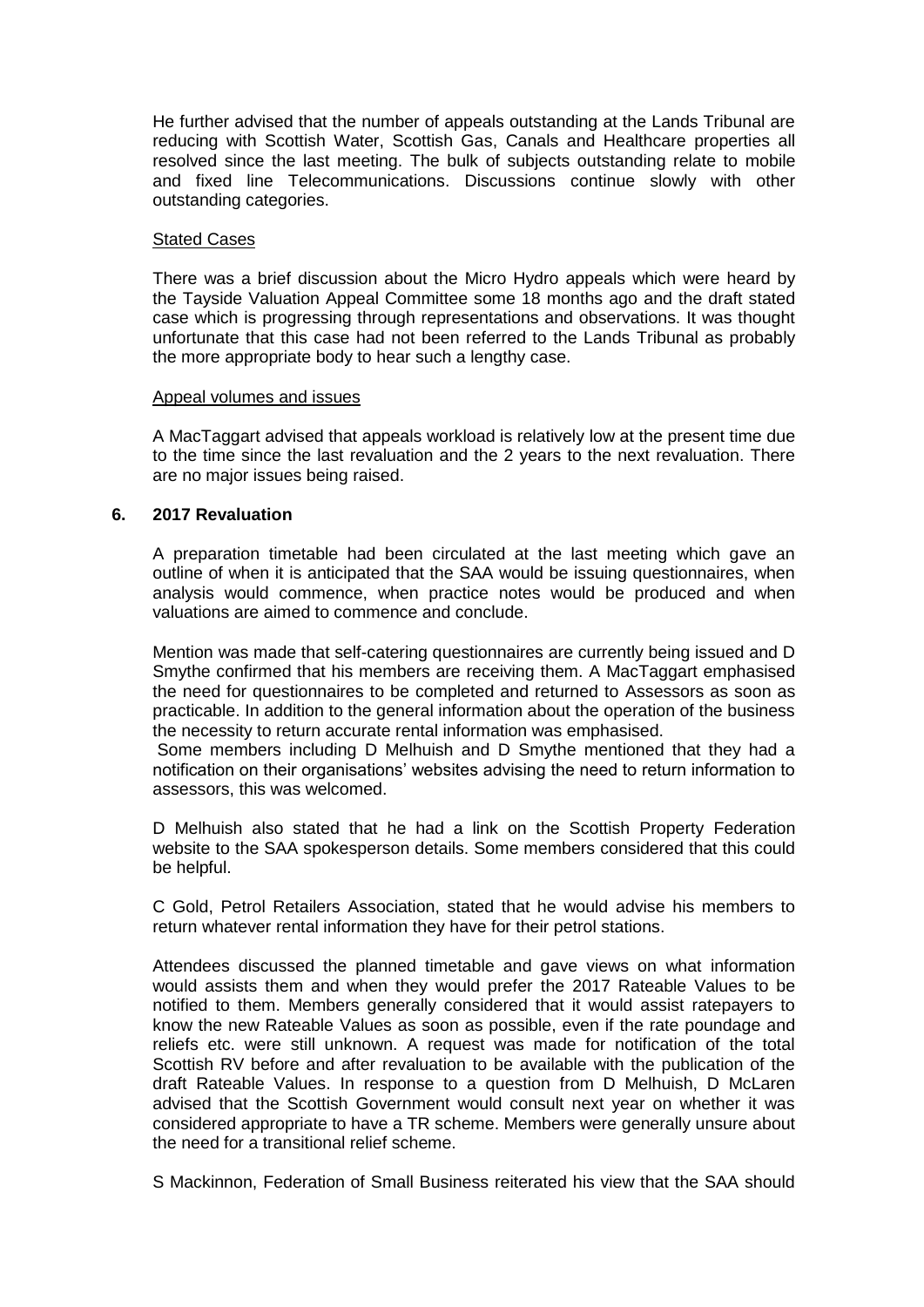provide straight forward guidance on how Rateable Values are assessed. A MacTaggart advised that he will look further in to how this can be achieved. A MacTaggart requested comments for improvements to the SAA website should be forwarded to him and the SAA can then consider all requests and take appropriate action if and when possible.

S Mackinnon also thought that information on reliefs should be simplified so that his members have a clear understanding of what is available to them. E Wallace, IRRV advised that there is a huge array of reliefs that may prove difficult to publish in any summary form and that the reliefs will be unknown until very close to 1<sup>st</sup> April 2017. D McLaren, Scottish Government, commented that they are currently drafting guidance on reliefs, primarily aimed at council practitioners but also for reference by ratepayers, which they hope to complete soon. The guidance is currently running to approximately 30 pages which could be considered too expansive and not simplistic enough for some members.

To assist ratepayer understanding an offer was made by A MacTaggart and D McLaren to give presentations on behalf of SAA or SG respectively to business groups if it was considered to be helpful. Any requests should be emailed to D McLaren (at douglas.mclaren@scotland.gsi.gov.uk) or A Kirkwood, SAA Secretary, who would seek to find an appropriate speaker for the subject category in the particular location. Email to - alastair.kirkwood@tayside-vjb.gov.uk

A MacTaggart completed the SAA update by advising members that the SAA are involved in several projects which aim to link all property information in a easy to use website which uses the National Gazetteer referencing to link data.

#### **7. Scottish Government**

D McLaren provided an update on the work that has been actioned since the last meeting which included setting the rate poundage and large business supplement, and minor legislative changes to enable the revaluation timetable and reflect name changes for Utilities.

He further advised that the public health supplement had expired on  $31<sup>st</sup>$  March 2015 having raised around £25/35/35 million in the 3 years of operation, as budgeted. D Martin requested an update on what public health projects were helped by the extra revenue generated. D McLaren advised that the extra revenue supported additional preventative spend across a number of policies, as set out at Spending Review 2011. There are currently around £600 million worth of reliefs in Scotland, in the context of budgeted £2.8 billion NDR income this year, and the Scottish Government has indicated it will continue with the Small Business Bonus Scheme.

The revision of the Business Rate Incentivisation Scheme (BRIS) published in December with local authority targets above which they retain 50% of revenue.

Concern regarding charitable relief was raised again by attendees.

A draft bill had been consulted on to put the Scottish Fiscal Commission on a statutory footing, and for it to consider the economic determinants of the Government's NDR income forecasts, namely predicted buoyancy and inflation.

D McLaren advised that the Community Empowerment (Scotland) Bill was passed last month, with the local rates relief power for councils probably commencing April 2016 subject to a final decision. The Land Reform (Scotland) Bill was introduced last